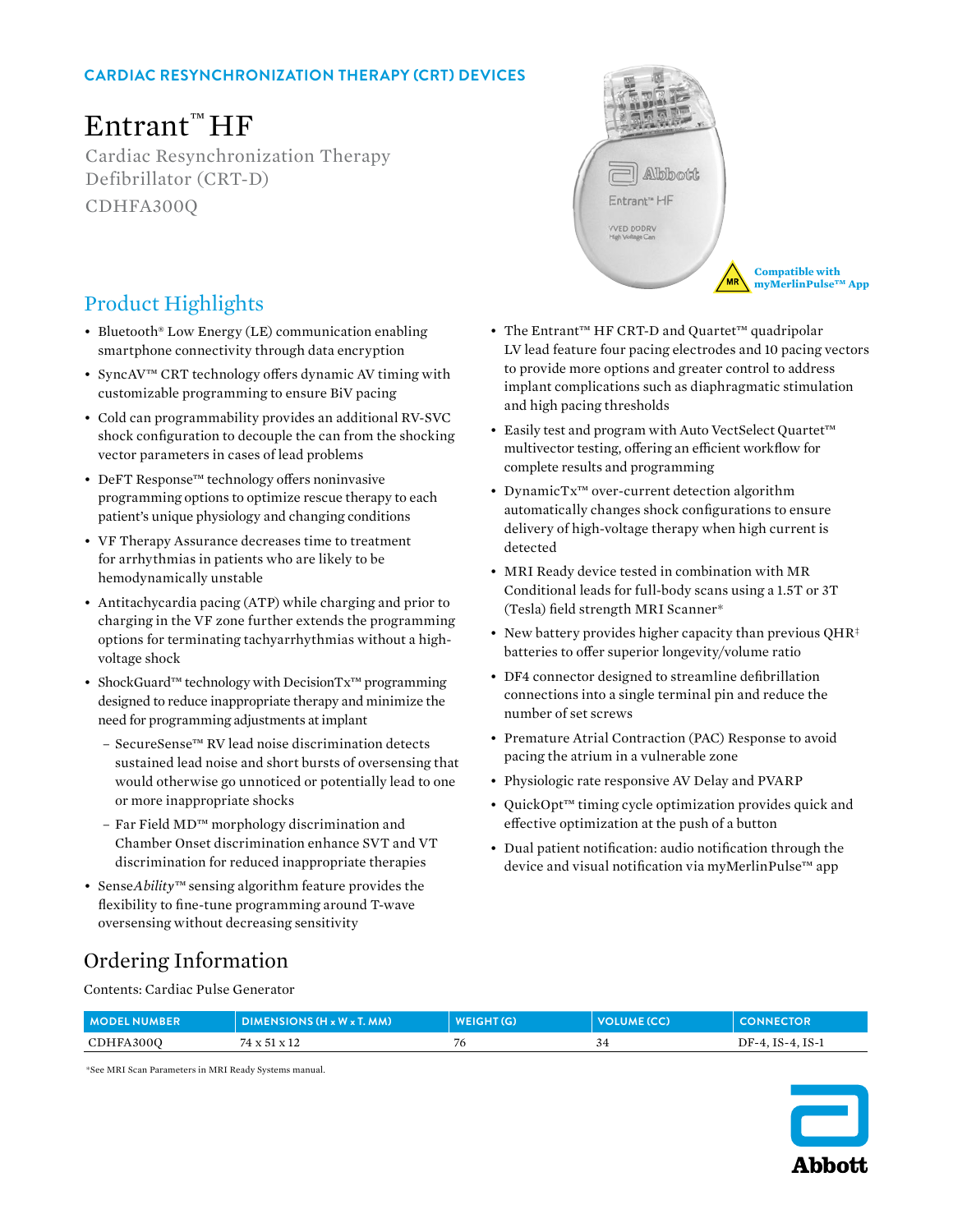### Entrant™ HF

Cardiac Resynchronization Therapy Defibrillator (CRT-D) CDHFA300Q

#### Product Specifications

### **PHYSICAL SPECIFICATIONS**

| Models                                                            | CDHFA300Q                                                                                                                                           |  |  |
|-------------------------------------------------------------------|-----------------------------------------------------------------------------------------------------------------------------------------------------|--|--|
| Telemetry                                                         | Bluetooth® LE Communication                                                                                                                         |  |  |
| Delivered/Stored Energy<br>Volume                                 | 36/39 J                                                                                                                                             |  |  |
| Weight                                                            | 34 cc<br>76 g                                                                                                                                       |  |  |
| Size                                                              | 74 x 51 x 12 mm                                                                                                                                     |  |  |
| Defibrillation Lead Connections                                   | DF4-LLHH                                                                                                                                            |  |  |
| LV Lead Connections<br>Sense/Pace Lead Connections                | IS4-LLLL<br>IS-1                                                                                                                                    |  |  |
| High-Voltage Can                                                  | Electrically active titanium can                                                                                                                    |  |  |
| PARAMETER                                                         | <b>SETTINGS</b>                                                                                                                                     |  |  |
|                                                                   |                                                                                                                                                     |  |  |
| <b>Biventricular Pacing</b><br>VectSelect Quartet™                | Distal Tip 1-Mid 2; Distal Tip I -Proximal 4; Distal Tip                                                                                            |  |  |
| Programmable Pulse Configuration                                  | I - RV Coil; Mid 2 - Proximal 4; Mid 2 - RV Coil; Mid 3 -<br>Mid 2; Mid 3 - Proximal 4; Mid 3 - RV Coil; Proximal 4<br>-Mid 2; Proximal 4 - RV Coil |  |  |
| V. Triggering                                                     | On; Off                                                                                                                                             |  |  |
| QuickOpt™ Timing<br>Cycle Optimization                            | Sensed/paced AV delay, interventricular pace delay                                                                                                  |  |  |
| V-V Timing                                                        | Simultaneous <sup>†</sup> ; RV First; LV First                                                                                                      |  |  |
| Interventricular Pace Delay                                       | RV First 10-80/LV First 15-80 ms                                                                                                                    |  |  |
| Ventricular Sensing                                               | RV only (not programmable)<br>RV only; Biventricular                                                                                                |  |  |
| Ventricular Pacing Chamber<br>SyncAV™ CRT Technology Delta        | -10 to -120 ms; Off                                                                                                                                 |  |  |
| Sensing/Detection                                                 |                                                                                                                                                     |  |  |
| SenseAbility™ Sensing Algorithm                                   | Automatic sensitivity control adjustment for atrial and                                                                                             |  |  |
|                                                                   | ventricular events<br>On: Off                                                                                                                       |  |  |
| Low Frequency Attenuation<br>Threshold Start                      | Post-Sensed: 50; 62.5; 75; 100%;                                                                                                                    |  |  |
|                                                                   | Post-Paced, Atrial: 0.2-3.0 mV                                                                                                                      |  |  |
|                                                                   | Post-Paced, Ventricular: Auto: 0.2-3.0 mV                                                                                                           |  |  |
| Decay Delay                                                       | Post-Sensed: 0-220 ms<br>Post-Paced, Atrial: 0-220 ms                                                                                               |  |  |
|                                                                   | Post-Paced, Ventricular: Auto, 0-220 ms                                                                                                             |  |  |
| Ventricular Sense Refractory                                      | 125; 157 ms                                                                                                                                         |  |  |
| Detection Zones                                                   | 3 zone programming - 1 zone, 2 zones or 3 zones<br>(VT-1, VT-2, VF)                                                                                 |  |  |
| <b>SVT Discriminators</b>                                         | AV Rate Branch; Arrhythmia Onset (Chamber Onset)                                                                                                    |  |  |
|                                                                   | or Sudden Onset); Interval Stability; AV Association                                                                                                |  |  |
|                                                                   | Morphology; Discrimination (Far Field MD"<br>Morphology Discrimination or Original MD) with                                                         |  |  |
|                                                                   | Automatic Template Update                                                                                                                           |  |  |
| <b>Monitor Mode</b>                                               | Detection, discrimination and diagnostics, no therapy                                                                                               |  |  |
| Discrimination Modes                                              | delivery (VT or VT-1 zone)<br>On; Passive; Off                                                                                                      |  |  |
| SVT Upper Limit                                                   | 150-240 bpm                                                                                                                                         |  |  |
| SVT Discrimination Timeout                                        | 20s-60 min; Off                                                                                                                                     |  |  |
| Reconfirmation<br>SecureSense™ RV Lead Noise                      | Continuous sensing during charging<br>On; On with Timeout; Passive; Off                                                                             |  |  |
| Discrimination Algorithm                                          |                                                                                                                                                     |  |  |
| VF Therapy Assurance                                              | On; Off                                                                                                                                             |  |  |
| Antitachycardia Pacing Therapy                                    |                                                                                                                                                     |  |  |
| <b>ATP</b> Configurations<br>ATP in VF Zone                       | Ramp; Burst; Scan; 1 or 2 schemes per VT zone<br>ATP While Charging; ATP Prior to Charging; Off                                                     |  |  |
| ATP Upper Rate Cutoff                                             | 150-300 bpm                                                                                                                                         |  |  |
| Burst Cycle Length                                                | Adaptive (50%-100%); Fixed (200-550 ms)                                                                                                             |  |  |
| Min. Burst Cycle Length                                           | 150-400 in increments of 5 ms                                                                                                                       |  |  |
| Readaptive<br>Number of Bursts/Stimuli                            | On: Off<br>1-15 with 2-20 Stimuli                                                                                                                   |  |  |
| Add Stimuli per Burst                                             | On; Off                                                                                                                                             |  |  |
| <b>ATP Pulse Amplitude</b>                                        | 7.5 V independent from Bradycardia and Post-Therapy                                                                                                 |  |  |
| ATP Pulse Width                                                   | Pacing<br>1.0 or 1.5 ms independently programmable from                                                                                             |  |  |
|                                                                   | Bradycardia and Post-Therapy Pacing                                                                                                                 |  |  |
| <b>High-Voltage Therapy</b>                                       |                                                                                                                                                     |  |  |
| DynamicTx™ Over-Current                                           | On: Off                                                                                                                                             |  |  |
| Detection Algorithm                                               | Programmable pulse width for P1/P2 and tilt                                                                                                         |  |  |
| DeFT Response <sup>™</sup> Technology<br>High-Voltage Output Mode | Fixed Pulse Width; Fixed Tilt                                                                                                                       |  |  |
| Waveform                                                          | Biphasic; Monophasic                                                                                                                                |  |  |
| <b>RV</b> Polarity                                                | Cathode (-); Anode (+)                                                                                                                              |  |  |
| Electrode Configuration                                           | RV to Can; RV to SVC/Can; RV to SVC                                                                                                                 |  |  |
| Bradycardia Pacing<br><b>Permanent Modes</b>                      | $DDD(R);$ $DDT(R);$ $DDI(R);$ $VVT(R);$ $VVI(R);$ $AAI(R);$                                                                                         |  |  |
|                                                                   | Off                                                                                                                                                 |  |  |
| <b>Temporary Modes</b>                                            | DDD; DDT; DDI; VVT; VVI; AAI; AAT; DOO; VOO;                                                                                                        |  |  |
| Rate-Adaptive Sensor                                              | AOO: Off<br>On; Off; Passive                                                                                                                        |  |  |
| Programmable Rate and Delay Parameters                            | Off; Base Rate (bpm); Rest Rate (bpm); Maximum                                                                                                      |  |  |
|                                                                   | Tracking Rate (bpm); Max Trigger Rate (bpm)                                                                                                         |  |  |
|                                                                   | Maximum Sensor Rate (bpm); Paced AV Delay (ms);<br>Sensed AV Delay (ms); Rate Responsive AV Delay;                                                  |  |  |
|                                                                   | Hysteresis Rate (bpm); Rate Hysteresis with Search                                                                                                  |  |  |
| Pulse Amplitude                                                   | $0.25 - 7.5$ V                                                                                                                                      |  |  |
| Pulse Width<br>LVCap™ Confirm Feature                             | $0.05; 0.1-1.5$ ms<br>Setup; On; Monitor; Off                                                                                                       |  |  |
| RVCap™ Confirm Feature                                            | Setup; On; Monitor; Off                                                                                                                             |  |  |
| ACap™ Confirm Feature                                             | On; Monitor; Off                                                                                                                                    |  |  |
| Auto Mode Switch (AMS)<br>Atrial Tachycardia                      | $DDI(R)$ ; $DDT(R)$ ; $VVI(R)$ ; $VVT(R)$ ; Off                                                                                                     |  |  |
| <b>Detection Rate</b>                                             | 110-300 bpm                                                                                                                                         |  |  |
| AMS Base Rate                                                     | 40; 45;  135 bpm                                                                                                                                    |  |  |
| Auto PMT Detection/Termination                                    | Atrial Pace; Passive; Off                                                                                                                           |  |  |
| Rate Responsive PVARP<br>Rate Responsive V Pace Refractory        | Low; Medium; High; Off<br>On; Off                                                                                                                   |  |  |
| PAC Response                                                      | On; Off                                                                                                                                             |  |  |
| PAC Response Interval                                             | 200-400 ms                                                                                                                                          |  |  |
| Shortest AV Delay                                                 | 25-120 ms                                                                                                                                           |  |  |

#### **CARDIAC RESYNCHRONIZATION THERAPY (CRT) DEVICES**

| Post-Therapy Pacing (Independently programmable from Bradycardia and ATP)                                                                                 |                                                                                                                                                                                                                                                                                                                                                                                                  |                                                                                                                                                                                                                                                                                                                                                                                                                                                                                                                               |                                                                                                                                       |  |  |  |
|-----------------------------------------------------------------------------------------------------------------------------------------------------------|--------------------------------------------------------------------------------------------------------------------------------------------------------------------------------------------------------------------------------------------------------------------------------------------------------------------------------------------------------------------------------------------------|-------------------------------------------------------------------------------------------------------------------------------------------------------------------------------------------------------------------------------------------------------------------------------------------------------------------------------------------------------------------------------------------------------------------------------------------------------------------------------------------------------------------------------|---------------------------------------------------------------------------------------------------------------------------------------|--|--|--|
| Post-Shock Pacing Mode<br>Post-Shock Base Rate<br>Post-Shock Pacing Duration                                                                              |                                                                                                                                                                                                                                                                                                                                                                                                  | AAI; VVI; DDI; or DDD; Off<br>30-100 bpm<br>0.5; 1; 2.5; 5; 7.5; or 10 min; Off                                                                                                                                                                                                                                                                                                                                                                                                                                               |                                                                                                                                       |  |  |  |
| <b>Device Testing/Induction Methods</b>                                                                                                                   |                                                                                                                                                                                                                                                                                                                                                                                                  |                                                                                                                                                                                                                                                                                                                                                                                                                                                                                                                               |                                                                                                                                       |  |  |  |
| DC Fibber <sup>™</sup> Induction Method Pulse Duration 0.5-5.0 sec                                                                                        |                                                                                                                                                                                                                                                                                                                                                                                                  |                                                                                                                                                                                                                                                                                                                                                                                                                                                                                                                               |                                                                                                                                       |  |  |  |
| BurstFibberCycle Length<br>Noninvasive Programmed Stimulation                                                                                             | 20-100 ms                                                                                                                                                                                                                                                                                                                                                                                        | 2-25 stimuli with up to three extra stimuli                                                                                                                                                                                                                                                                                                                                                                                                                                                                                   |                                                                                                                                       |  |  |  |
| (NIPS)                                                                                                                                                    |                                                                                                                                                                                                                                                                                                                                                                                                  |                                                                                                                                                                                                                                                                                                                                                                                                                                                                                                                               |                                                                                                                                       |  |  |  |
| <b>Patient Notifiers</b>                                                                                                                                  |                                                                                                                                                                                                                                                                                                                                                                                                  |                                                                                                                                                                                                                                                                                                                                                                                                                                                                                                                               |                                                                                                                                       |  |  |  |
| Programmable Notifiers (On; Off)<br>Device Parameter Reset                                                                                                | On                                                                                                                                                                                                                                                                                                                                                                                               | BatteryAssurance™ alert, Possible HV circuit<br>damage, HV charge timeout, Long charge time<br>for Capacitor Maintenance, Device at ERI, Right<br>ventricular pacing lead impedance out of range,<br>Left ventricular lead impedance out of range, High-<br>voltage lead impedance out of range, AT/AF episode<br>duration, AT/AF Burden, High ventricular rate<br>during AT/AF, SecureSense <sup>™</sup> lead noise detection,<br>Non-sustained ventricular oversensing, Biventricular<br>pacing percentage lower than limit |                                                                                                                                       |  |  |  |
| Entry into Backup VVI Mode                                                                                                                                | On                                                                                                                                                                                                                                                                                                                                                                                               |                                                                                                                                                                                                                                                                                                                                                                                                                                                                                                                               |                                                                                                                                       |  |  |  |
| <b>Auditory Duration</b><br>Number of Audio Alerts per Notification                                                                                       | $\overline{c}$                                                                                                                                                                                                                                                                                                                                                                                   | 2; 4; 6; 8; 10; 12; 14; 16 sec                                                                                                                                                                                                                                                                                                                                                                                                                                                                                                |                                                                                                                                       |  |  |  |
| Number of Notifications                                                                                                                                   | $1-16$                                                                                                                                                                                                                                                                                                                                                                                           |                                                                                                                                                                                                                                                                                                                                                                                                                                                                                                                               |                                                                                                                                       |  |  |  |
| Time Between Notifications                                                                                                                                |                                                                                                                                                                                                                                                                                                                                                                                                  | 10; 22 hours                                                                                                                                                                                                                                                                                                                                                                                                                                                                                                                  |                                                                                                                                       |  |  |  |
| <b>Electrograms and Diagnostics</b>                                                                                                                       |                                                                                                                                                                                                                                                                                                                                                                                                  |                                                                                                                                                                                                                                                                                                                                                                                                                                                                                                                               |                                                                                                                                       |  |  |  |
| Stored Electrograms                                                                                                                                       |                                                                                                                                                                                                                                                                                                                                                                                                  | Up to 15 minutes (2 user programmable +<br>discrimination channel), up to one minute<br>programmable pre-trigger data per VT/VF<br>electrograms; additional triggers include lead noise<br>detection, non-sustained ventricular oversensing,<br>morphology template updates, atrial episode, PMT<br>termination, PAC response, magnet reversion, noise<br>reversion                                                                                                                                                           |                                                                                                                                       |  |  |  |
| Therapy Summary<br>Episodes Summary                                                                                                                       |                                                                                                                                                                                                                                                                                                                                                                                                  |                                                                                                                                                                                                                                                                                                                                                                                                                                                                                                                               | Diagram of therapies delivered<br>Directory listing of up to 60 episodes with access to<br>more details including stored electrograms |  |  |  |
| Lifetime Diagnostics                                                                                                                                      | charging                                                                                                                                                                                                                                                                                                                                                                                         | History of bradycardia events and device-initiated                                                                                                                                                                                                                                                                                                                                                                                                                                                                            |                                                                                                                                       |  |  |  |
| AT/AF Burden Trend                                                                                                                                        | Trend data and counts                                                                                                                                                                                                                                                                                                                                                                            |                                                                                                                                                                                                                                                                                                                                                                                                                                                                                                                               |                                                                                                                                       |  |  |  |
| Ventricular HV Lead Impedance Trend<br>Histograms and Trends                                                                                              | Multi-Vector Trend Data<br>Event Histogram; AV Interval Histogram; Mode                                                                                                                                                                                                                                                                                                                          |                                                                                                                                                                                                                                                                                                                                                                                                                                                                                                                               |                                                                                                                                       |  |  |  |
| PMT Data<br>Real-Time Measurements (RTM)                                                                                                                  | Switch or<br>AT/AF Duration Histogram; Peak Filtered Atrial<br>Rate Histogram; Atrial Heart Rate Histogram;<br>Ventricular Heart Rate Histogram; AT/AF Burden;<br>Exercise and Activity Trending; V Rates During<br>AMS, DirectTrend <sup>™</sup> reports up to 1 year<br>Information regarding PMT detections<br>Pacing lead impedances; high-voltage lead<br>impedances; and signal amplitudes |                                                                                                                                                                                                                                                                                                                                                                                                                                                                                                                               |                                                                                                                                       |  |  |  |
| <b>MRI</b> Settings                                                                                                                                       | Setting                                                                                                                                                                                                                                                                                                                                                                                          |                                                                                                                                                                                                                                                                                                                                                                                                                                                                                                                               |                                                                                                                                       |  |  |  |
| Tachy Therapy                                                                                                                                             | Disabled                                                                                                                                                                                                                                                                                                                                                                                         |                                                                                                                                                                                                                                                                                                                                                                                                                                                                                                                               |                                                                                                                                       |  |  |  |
| MRI Mode                                                                                                                                                  |                                                                                                                                                                                                                                                                                                                                                                                                  | DOO, VOO, AOO, Pacing Off                                                                                                                                                                                                                                                                                                                                                                                                                                                                                                     |                                                                                                                                       |  |  |  |
| <b>MRI</b> Base Rate<br>MRI Paced AV Delay                                                                                                                | 30-100 bpm<br>25-120 ms                                                                                                                                                                                                                                                                                                                                                                          |                                                                                                                                                                                                                                                                                                                                                                                                                                                                                                                               |                                                                                                                                       |  |  |  |
| MRI RA and RV Pulse Amplitude                                                                                                                             |                                                                                                                                                                                                                                                                                                                                                                                                  | 5.0 or 7.5 V                                                                                                                                                                                                                                                                                                                                                                                                                                                                                                                  |                                                                                                                                       |  |  |  |
| MRI RA and RV Pulse Width<br>MRI RA and RV Pulse Configuration                                                                                            | $1.0$ ms<br>Bipolar                                                                                                                                                                                                                                                                                                                                                                              |                                                                                                                                                                                                                                                                                                                                                                                                                                                                                                                               |                                                                                                                                       |  |  |  |
| MRI V Pacing Chamber                                                                                                                                      | RV Only                                                                                                                                                                                                                                                                                                                                                                                          |                                                                                                                                                                                                                                                                                                                                                                                                                                                                                                                               |                                                                                                                                       |  |  |  |
| <b>MRI</b> Timeout                                                                                                                                        |                                                                                                                                                                                                                                                                                                                                                                                                  | 3; 6; 9; 12; 24 hours; Off                                                                                                                                                                                                                                                                                                                                                                                                                                                                                                    |                                                                                                                                       |  |  |  |
| <b>MRI Scan Parameters</b> <sup>§</sup>                                                                                                                   |                                                                                                                                                                                                                                                                                                                                                                                                  |                                                                                                                                                                                                                                                                                                                                                                                                                                                                                                                               |                                                                                                                                       |  |  |  |
| <b>LEAD MODEL</b>                                                                                                                                         | <b>MAGNET</b><br>(TESLA)                                                                                                                                                                                                                                                                                                                                                                         | RF TRANSMIT<br><b>CONDITIONS</b>                                                                                                                                                                                                                                                                                                                                                                                                                                                                                              | <b>SCAN REGION</b>                                                                                                                    |  |  |  |
| Quartet <sup>™</sup> LV Lead<br>1456Q (lead lengths: 86 cm)<br>1457Q (lead lengths: 86 cm)<br>1458Q (lead lengths: 86 cm)<br>1458QL (lead lengths: 86 cm) | 1.5T / 3T                                                                                                                                                                                                                                                                                                                                                                                        |                                                                                                                                                                                                                                                                                                                                                                                                                                                                                                                               |                                                                                                                                       |  |  |  |
| Durata™ Defibrillation Lead                                                                                                                               |                                                                                                                                                                                                                                                                                                                                                                                                  |                                                                                                                                                                                                                                                                                                                                                                                                                                                                                                                               |                                                                                                                                       |  |  |  |
| 7120Q (lead lengths: 58, 65 cm)<br>7122Q (lead lengths: 58, 65 cm)                                                                                        | 1.5T / 3T                                                                                                                                                                                                                                                                                                                                                                                        | Normal                                                                                                                                                                                                                                                                                                                                                                                                                                                                                                                        |                                                                                                                                       |  |  |  |
| Optisure™ Lead                                                                                                                                            |                                                                                                                                                                                                                                                                                                                                                                                                  | Operating                                                                                                                                                                                                                                                                                                                                                                                                                                                                                                                     | Full-body                                                                                                                             |  |  |  |
| LDA220Q (lead lengths: 58, 65 cm)<br>LDA210Q (lead lengths: 58, 65 cm)                                                                                    | 1.5T / 3T                                                                                                                                                                                                                                                                                                                                                                                        | Mode                                                                                                                                                                                                                                                                                                                                                                                                                                                                                                                          |                                                                                                                                       |  |  |  |
| Tendril™ STS Pacing Lead<br>2088TC (lead lengths: 46, 52 cm)                                                                                              | 1.5T / 3T                                                                                                                                                                                                                                                                                                                                                                                        |                                                                                                                                                                                                                                                                                                                                                                                                                                                                                                                               |                                                                                                                                       |  |  |  |
| Tendril MRI™ Lead<br>LPA1200M (lead lengths: 46, 52 cm)                                                                                                   | 1.5T                                                                                                                                                                                                                                                                                                                                                                                             |                                                                                                                                                                                                                                                                                                                                                                                                                                                                                                                               |                                                                                                                                       |  |  |  |

§ For additional information about specific MR Conditional CRT-Ds and leads, including scan<br>parameters, warnings, precautions, adverse conditions to MRI scanning, and potential adverse<br>events, please refer to the Abbott MR

**†** LV first with 10 ms interventricular delay